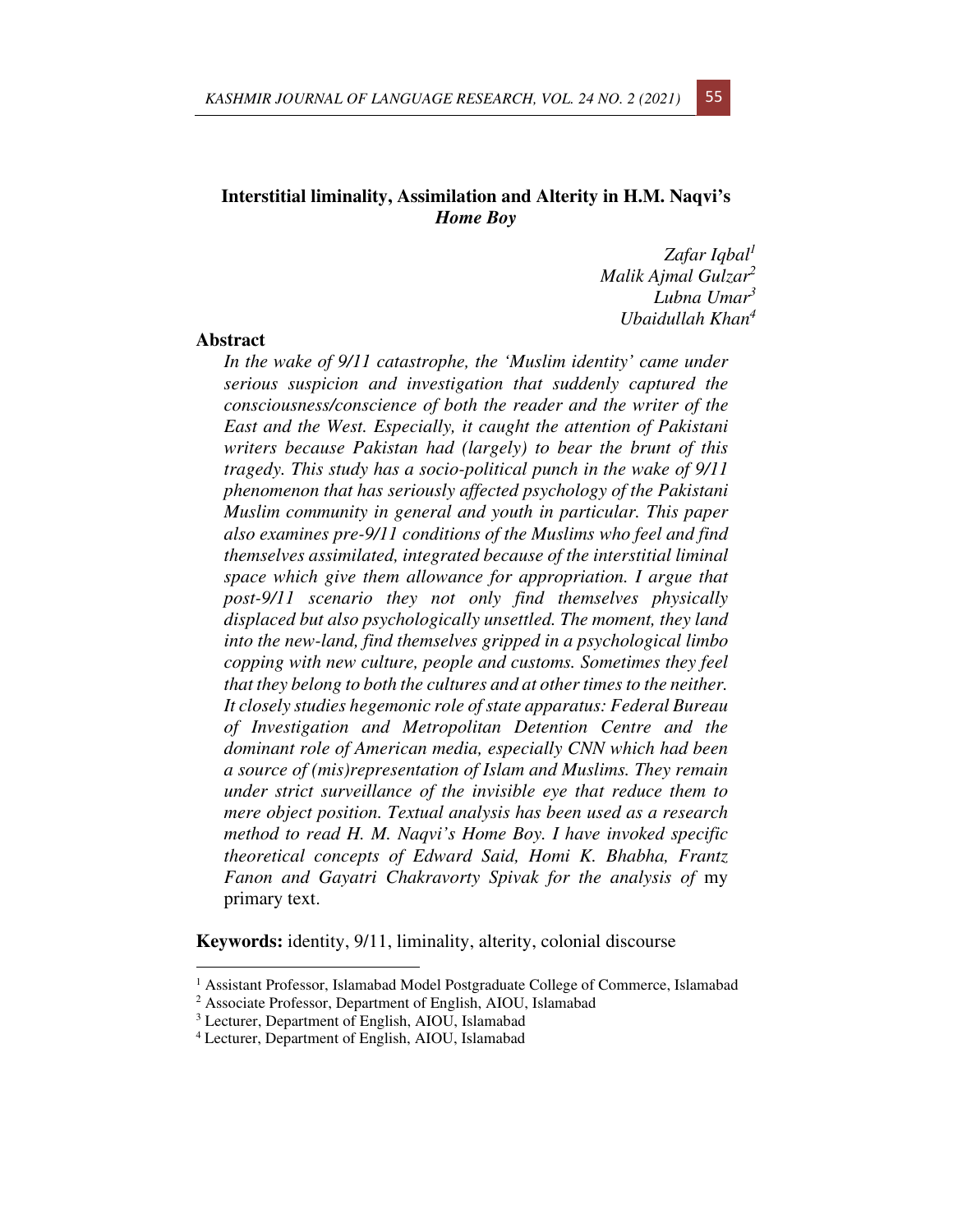## **1. Introduction**

To be in Pakistan does not necessarily guarantee to be a Pakistani and to be in America doesn't make one American. Diasporic experiences (ambivalence) can involve multiple displacements. They become the victim of nostalgia, missing their home, family and native land. The very pull/push (for economic gains, educational opportunities and cultural freedom, especially for love making) to stay in host country at times makes them nostalgic, psychologically alienated and socially marginalized. Moreover, their exclusion on the bases of color and creed makes them further estranged and bewildered. They feel and find themselves rootless and homeless. These conditions spell out their serious crises of identity which this paper tries to explore in H. M. Naqvi's *Home Boy*. Since 9/11, it has been conventional for Western popular writers to portray and stereotype Muslims in general in an unflattering light as terrorists or supporters of terrorism in the West. This slanted treatment has led to a sense of insecurity amongst the Muslims, particularly in the United States of America. This article has a political punch because it is discussed in the background of 9/11 phenomenon that has changed the world scenario.

Furthermore, this research talks about globalization and its impact on the identity of diaspora. It highlights the hegemonic role of Western media, especially American media which played a vital role in formulating the world opinion and adversely hit the politics, economy, language and culture of the third world Muslim countries like Pakistan, Iraq, Afghanistan and Middle East. The study also mentions postcoloniality, homelessness and unhomeliness along with the issue of diaspora double consciousness. The very pull for the native country and the strong desire (push) to stay in the host country complicates the issue of true allegiance which raises issue of identity. Last but not the least, the catastrophe of 9/11 proved as a final nail in the coffin to marginalize, alienate and dehumanize Muslims in the world of comity.

## **1.1 Objectives the Research**

The objective of this research is to investigate to what extent interstitial liminal space helps the protagonist and other characters in assimilating in America and what are those factors that lead to alienation and made the protagonist compelled to revisit his notion that America is a "dream land" with reference to *Home Boy.* It intends: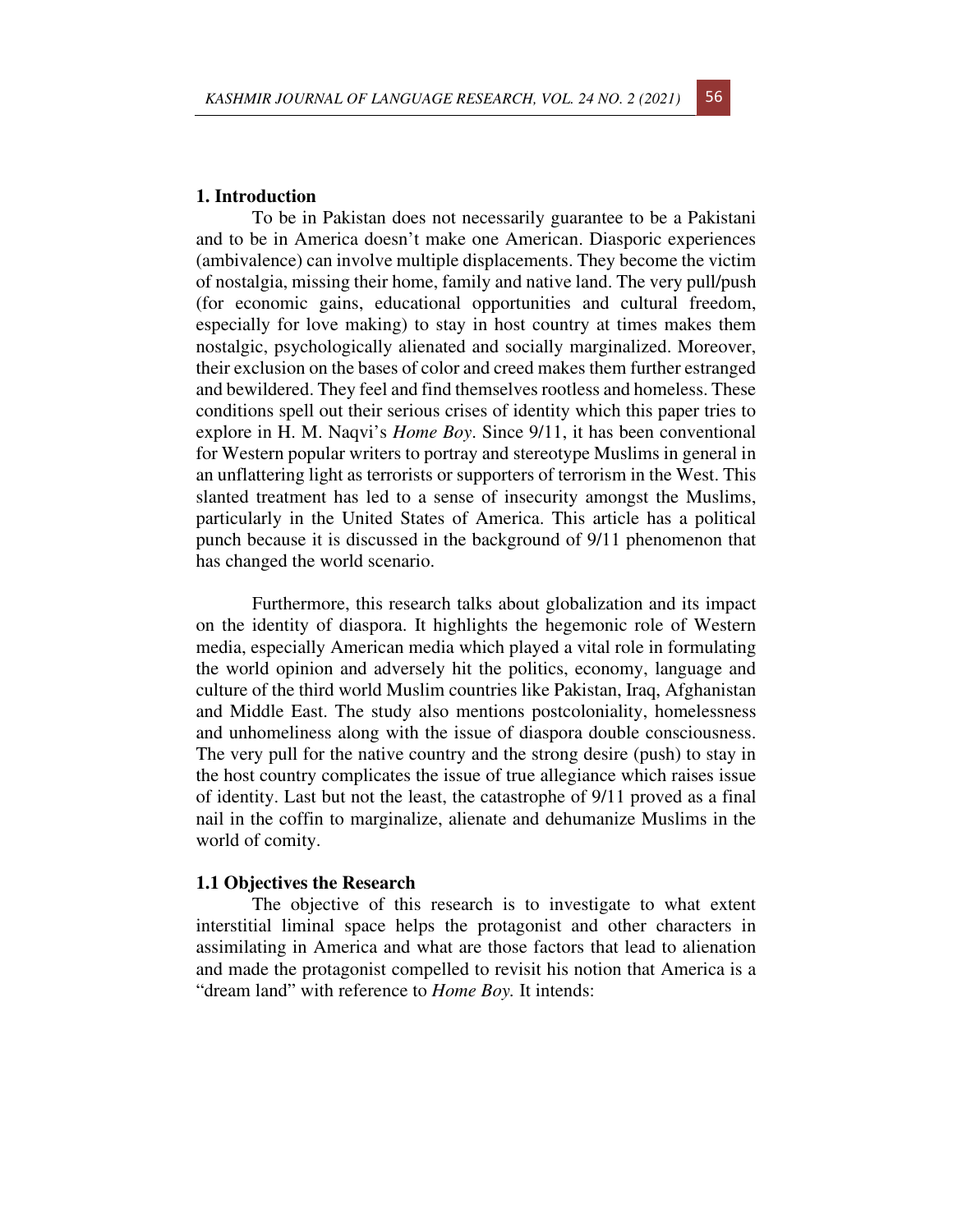- to explore how the larger political and social forces (FBI, MDC and media) caused 'alienation/Othering' and put the protagonist into trauma of consuming crises of identity after 9/11
- to investigate how well-integrated and assimilated pro-American protagonist was transformed into non-American/anti-American and home boy in post- 9/11 scenario

## **1.2 Research Questions**

The study seeks the answers of the following questions:

- How has the concept of assimilation/integration changed (for the Muslims) from pre-9/11 to post- 9/11 times in America?
- How are the Muslims alienated/othered at the hands of social and political forces and thrown into consuming identity crisis in post-9/11 scenario?

The first question deals with the physical condition of Chuck and his companions, and second question refers to the psychological, and emotional bearing of the protagonists and his companions.

## **2. Research Method and Theoretical Concepts**

This inquiry is qualitative, interpretative and library based. Textual Analysis has been employed as a research method because the researchers are involved in dealing with the critical reading of the cultural and historical text. Textual analysis is a useful method for the researchers working in cultural and media studies, mass communication, and even in sociology and philosophy. The study is exploratory in purpose, following the holistic content-based mode of analysis. For the very purpose, I employ Catherine Belsey (2005) "Textual analysis as a research method" for the analysis of my text. She argues that it tries "to attend to all the quotations that make the text, the traces by which it is constituted" (p. 162). She further contends that interpretation is not mere subjectivism; it means "something exists in its difference" (p. 163). This article aims to critically address the diasporic identity in H. M. Naqvi's *Home Boy*. This research discusses Said's *Orientalism* in which he highlights that Muslims and Islam are misrepresented. Said contends that Islam, Muslims and East are not fairly represented in Western writings. They have been portrayed as inferior "Others". Farrell draws binary opposition for the benefit of colonialism and to disenfranchise the natives; Albert Memmi's employs the terms of the colonizer and the colonized "if the colonizers were deemed civilized, then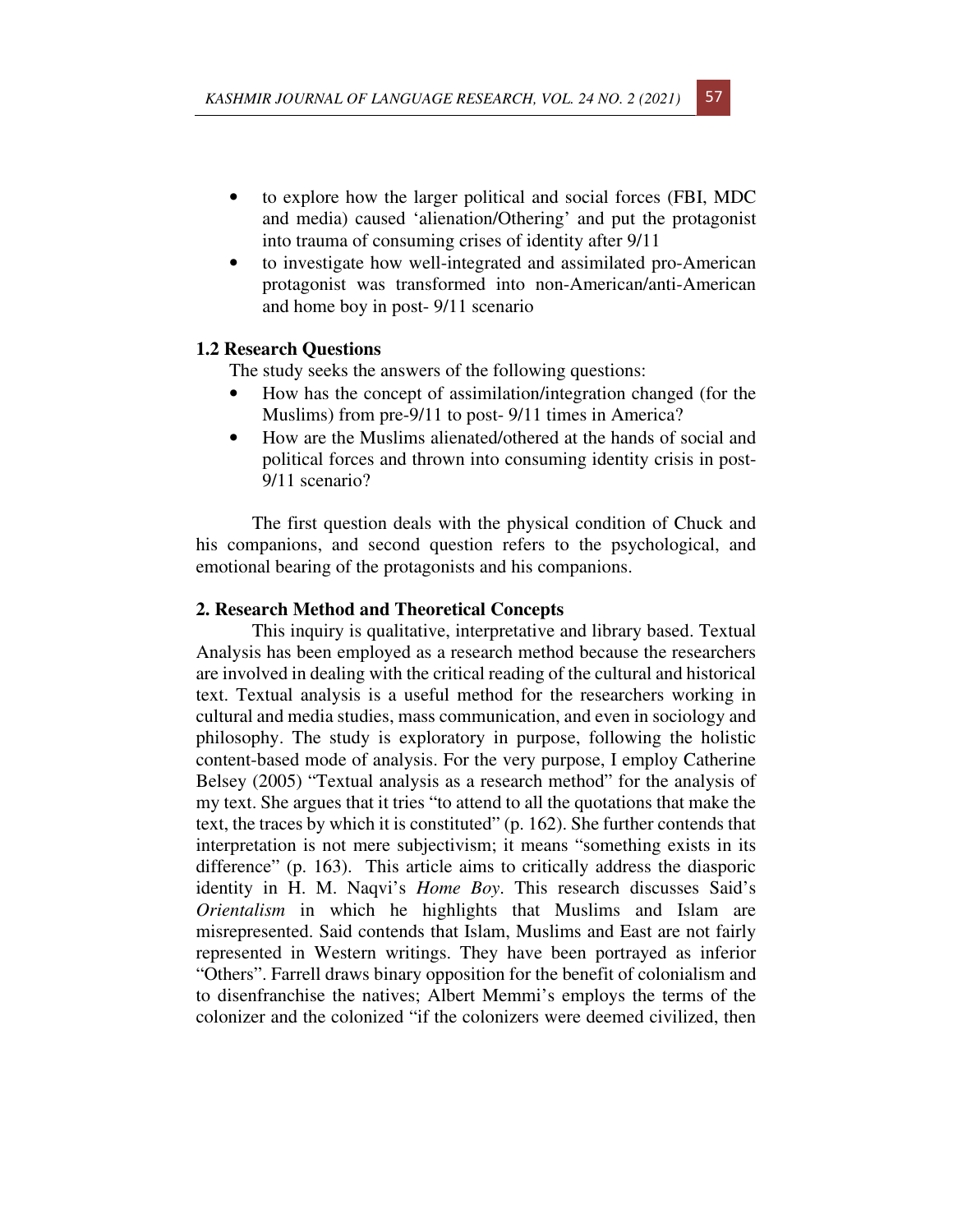the colonized were declared barbaric: if the colonizers were thought rational, reasonable, cultured, learned, then the colonized were dismissed as illogical, awkward, naïve, ignorant" (qtd. in McLeod p. 2). Kennedy (2000) agrees with Said and calls it an "Institutionalized Orientalism" (p. 19). Edward W. Said (1993) has suggested "culture may well normalize, legitimate and encourage European colonialism: [. . .] the vocabulary of classic nineteenth-century imperial culture is plentiful with such words and concepts as 'inferior' or 'subject race', 'subordinate peoples', 'dependency', 'expansion' and 'authority'" (p. 8). He observed that through European electronic and print media Islam is presented as a religion of fanatics and irrational people. It shows that "most of the pictures shown through media represents mass rage and misery, or irrational (hence hopelessly eccentric) gestures.

Lurking behind all of these images is the menace of jihad. Consequently, there is a fear that the Muslims (or Arabs) will take over the world" (Said, p. 278). Terry Eagleton has endorsed Said's argument regarding misrepresentation of Islam. The latest fiasco in Iraq generated Islamophobia in the West, as if Islam will take over the world. I analyse the text in the light of these notions. It can be said that *Orientalism* serve as a mirror to both the Occident and the Orient. Bayoumi and Rubin (2000) have pointed out "Continued investment made Orientalism, as a system of knowledge about the Orient, an accepted grid for filtering the Orient through the western consciousness" [. . .] "American Orientalism is a kind of intellectual authority over the Orient within Western culture" (pp.73, 86). Said's *Orientalism* is written to explore the anti-Arab and Anti-Islamic prejudice in West and especially in American Jews.

As we have used the term liminality, it becomes imperative to explain the term for the reader. It means threshold. It is useful with reference to postcolonial theory. Bhabha contends that before the creation of third space, liminality occurs which means an interstitial or 'in-between' space, a threshold area, in which cultural change may take place. Bhabha tries to explain the term quoting the art historian Renee Green's example of a stairwell as a "liminal space, between upper and lower areas, which was annotated with plaques referring to blackness and whiteness" (p. 4). He further argues that "the liminal is important because liminality and hybridity go hand in hand.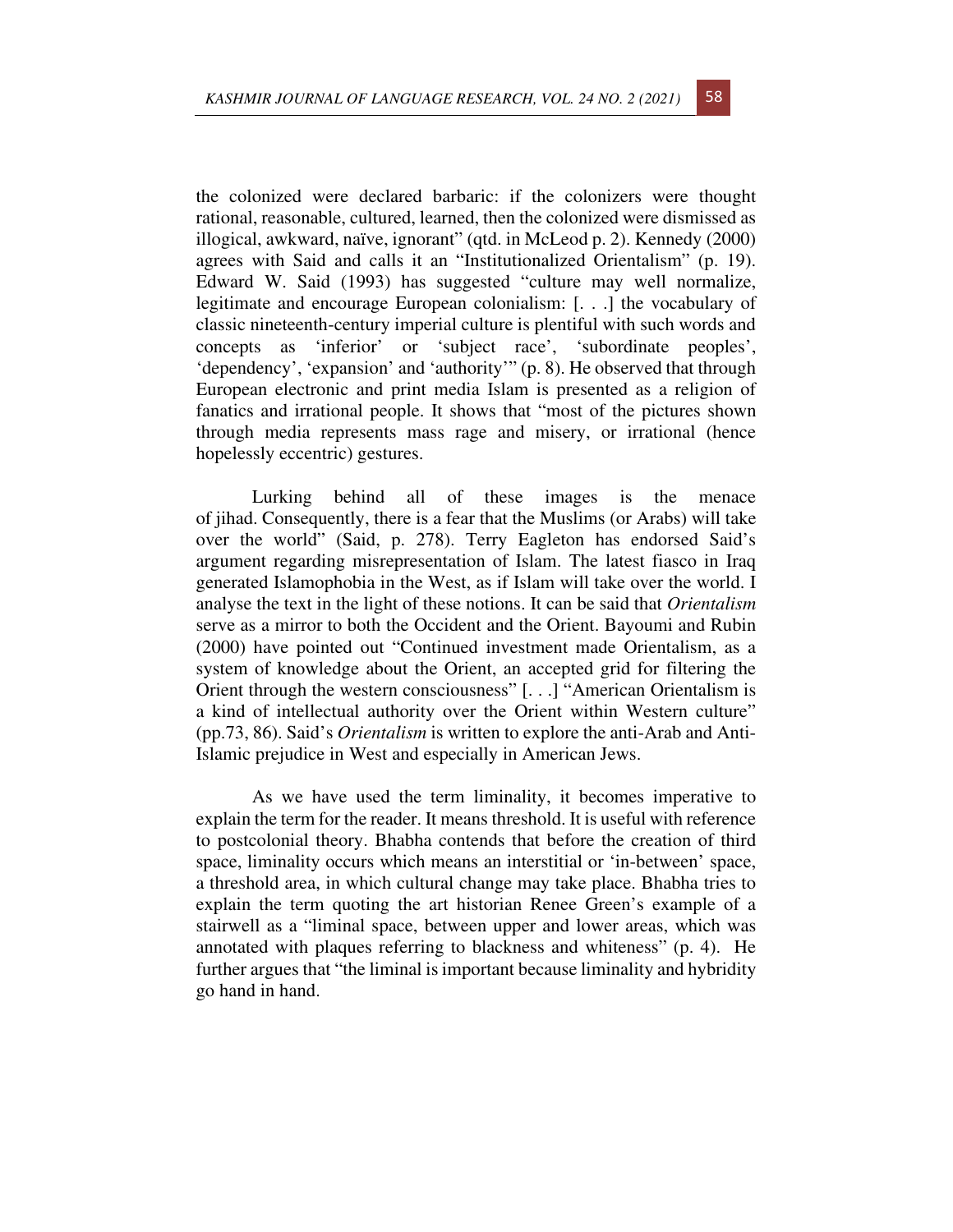This interstitial passage between fixed identifications opens up the possibility of a cultural hybridity that entertains difference without an assumed or imposed hierarchy" (p. 4). In other words, "third space" allows us to discuss cultural differences within which the process of self and other constitutes. When the colonized mimics colonizer, colonizer feels anxiety or somewhat threatened. Mimicry is not mere blind imitation but it leads to assimilation (adoption and adaptation) to the dominant culture with difference. Mimicry brings indeterminacy that ruptures colonial discourse. This very ambivalence and mimicry transforms the colonial subject as a 'partial' presence. During the process of mimicry and ambivalence, one does not remain the same but becomes recognizable Other. We invoke the very concepts of Bhabha's as theoretical lens through which we analyze our text. Bhabha (1994) states:

Colonial mimicry is the desire for a reformed, recognizable Other, *as a subject of a difference that is almost the same, but not quite.* Which is to say that the discourse of mimicry is constructed around an *ambivalence*; in order to be effective, mimicry continuously produces its slippage, its excess, its difference. (p. 86)

Another important postcolonial theorist is Spivak, her importance in postcolonial theory can hardly be overemphasized. She is convinced that there are clear cut signs of epistemic violence in imperial history. The history presented by the colonial world needs to be re-read critically. In this regard she refers to Foucault who has helped her understand how through colonial discourse, subjectivity of the colonized is undermined and misrepresented. This means that the life of the protagonist (Chuck) has been brought under the microscopic lens so that the varying patterns of identity crisis may be traced. Spivak coins the term "other" by which imperial discourse creates its 'others.' Othering describes the various ways in which colonial discourse produces its subjects. In Spivak's explanation:

othering is a dialectical process because the colonizing *Other* is established at the same time as colonized *others* are produced. The ambivalence of colonial discourse lies in the fact that *both* these process of 'othering' occur at the same time, the colonial subject being both a 'child' of empire and a primitive and degraded subject of imperial discourse. (qtd. in Ashcroft et al., 171)

Furthermore, Spivak critically examines that politics of representation, socialized capital, imperial law, ideology of the West, and systematic application of knowledge power are the key factors that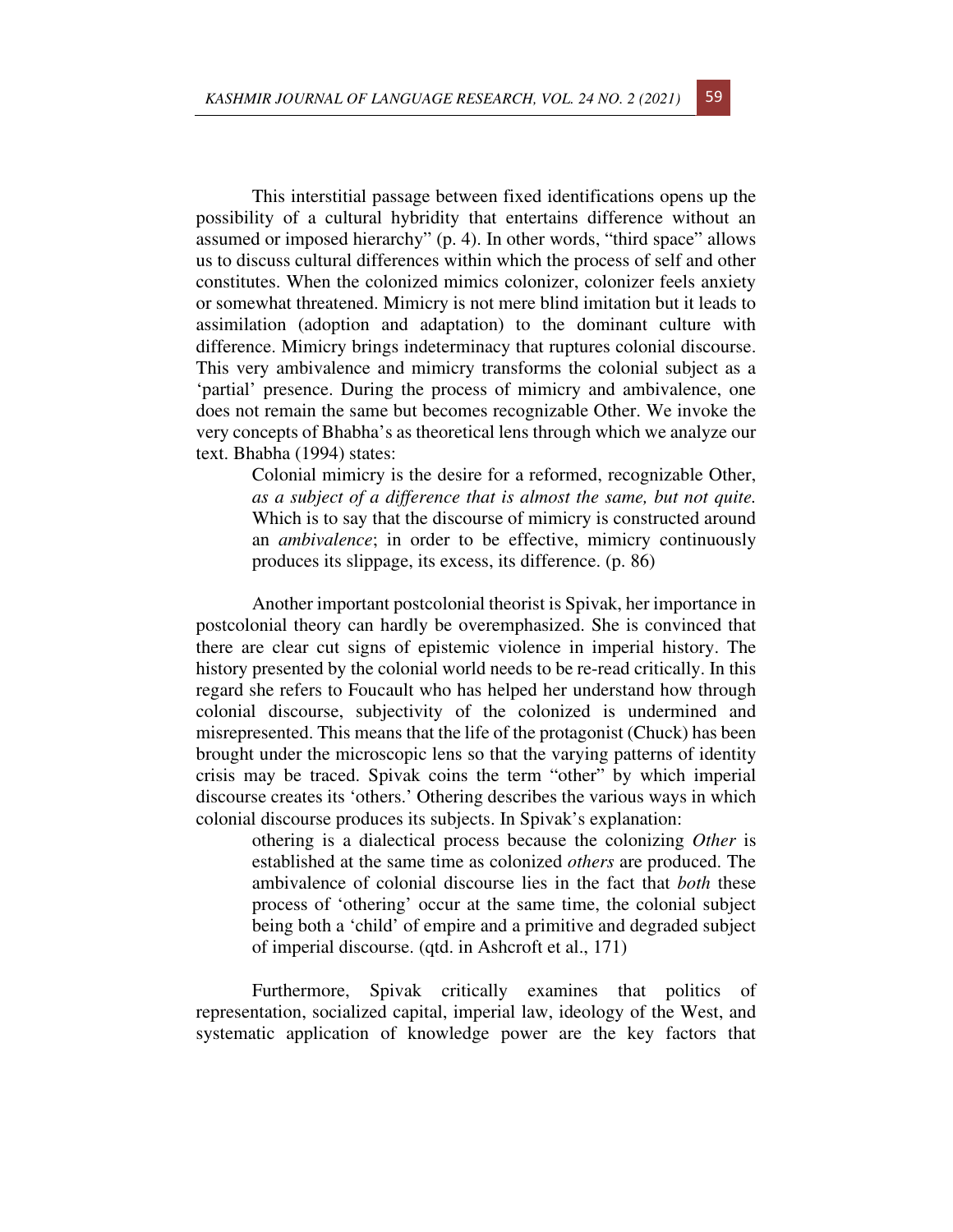undermine the subjective sovereignty of the colonial subject. Under these compelling conditions it becomes difficult for the subaltern to speak. I have invoked the above mentioned concepts of her as a theoretical lens to read my text.

Another important postcolonial theorist is Frantz Fanon, without him postcolonial theorizing remains incomplete. He underscores how gaze affects the physiology and the psychology of the colonized. His work *Black Skin, White Masks* is a canonical work that serve as a frame of reference to make his point of view clear to the Western world. The very thought of racism and Eurocentrism in *Black Skin, White Masks*, and his struggle to make white man realize that "the gaze" and "the other" generate in black, and [non-White] a sense of inferiority, a pathological dis[ease] asymptomatic syndrome which really affects their performance, efficiency and personality. I employ the following concept as a theoretical lens. Fanon (1986) argued in *Black Skin White Masks*:

I had to meet the white man eyes. An unfamiliar weight burdened me. In the white world, the man of color encounters difficulties in the development of his body schema. . . . I was battered by tomtoms, cannibalism, intellectual deficiency, fetishism, racial defects. ... I took myself far off from my own presence.... What else could it be but an amputation, an excision, a hemorrhage that spattered my whole body with black blood? (pp. 110-12)

In Sartre's views the gaze of the other is alienating. Fanon's work mainly talks about alienation and racial discrimination of the colonized. This kind of treatment breeds retaliation and alienation in the hearts and minds of the colonized. Though the protagonist Chuck feels that he has become fully assimilated in the host society and culture but in post 9/11 scenario he is given constant and strong impression that he is "other and different".

## **3. Analysis of** *Home Boy*

This paper examines the social and the psychological impact of the 9/11 on the lives of the Muslim community in general and youth in particular. It also discusses pre-9/11 conditions of the Muslims who feel and find themselves assimilated, and well placed. It throws light on the post-September 11 condition of the Muslims as well, who feel themselves discriminated, humiliated, silenced and alienated. The study revolves around the main postcolonial themes of interstitial liminality/interstitial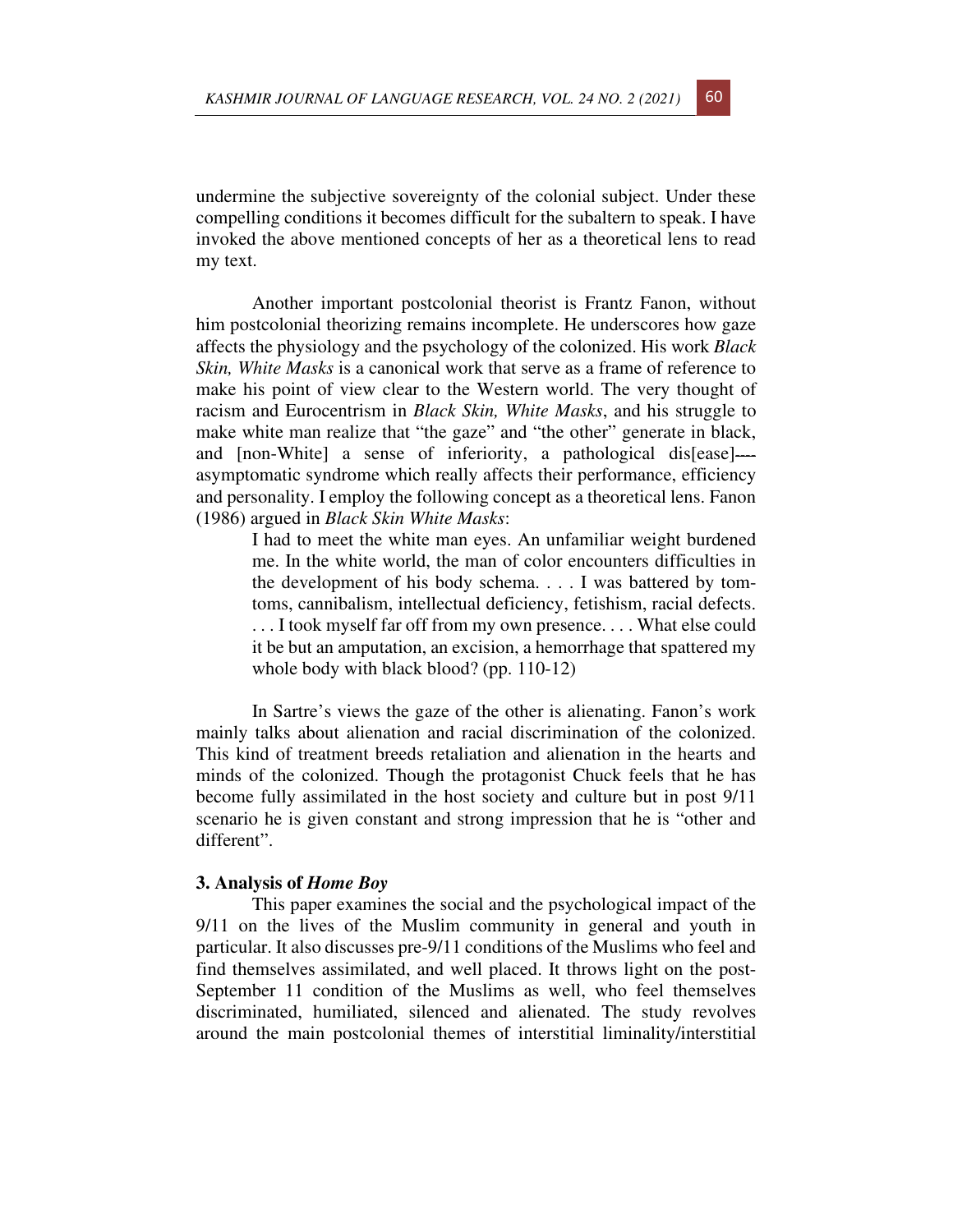space, assimilated, ambivalence, mimicry, racism, globalization and alienation. A detailed textual analysis of the novel *Home Boy* is conducted. Situating itself within postcolonial discourse, Naqvi identifies himself with the colonized and demonstrates the dilemma of those who have been stereotyped as terrorists, fundamentalists and home boys.

Naqvi asserts that the characters of the novel *Home Boy* re-form their names and re-model themselves to look 'Euro-American, recognizable other and civilized'. Huntington (1993) has affirmed that diasporic people normally try to re-define their identities the moment they cross the borders as a sign of civilizational and cultural change to experience assimilation and integration (p. 24). They are constantly contending for different fashions to become Americans. This can be termed as a form of cultural translation and a mark of global impact. From Shehzad, Ali Chaudhry, Jamshed Khan, Aamna Khanum, Mohammad Shah they have become Chuck, AC, Jimbo, Amo, Mo'Shah, respectively to be acceptable on this sides of the globe where they reside now.

They are of the view that America is a 'melting pot' that appreciates cultural diversity. To Chuck and company, America is a society where anyone can become American irrespective of his race, culture and religious background. The protagonist and his comrades consider themselves educated, (from Stanford and Princeton) enlightened, literati, self-invented and are regular reader of the *Times* and the *Post.* They go through the *Voice* weekly, examine publications like *Tight* or the *Big But* that speaks volumes of their liberal outlook. They have become multicultural, transnational and metropolitan product. Another interesting feature in postcolonial discourse where diaspora feel pulled towards host country for its liberal culture, educational opportunities, economic prosperity, social security and better living standards. But the most dominating one is economic gains to establish personal and material identity. To them, America is a dreamland as Naqvi (2010) narrates "America, the land of the free, from sea to shining sea" (p. 216). It's the land where they have human rights, constitutional protection, no discrimination at all, all are equal in the eyes of law; racial discrimination is a matter of generations old in New York. The writer depicts their healthy and peaceful state of mind before 9/11 incident. They are the men of their own will, as free as birds, New York's weather is pleasant, and people are warm. Naqvi (2010) states that New York is their home and they are its original settler (p. 15). To their fancy notion America is a gold mine where they can mint money and enjoy life. It has become their creed to make heap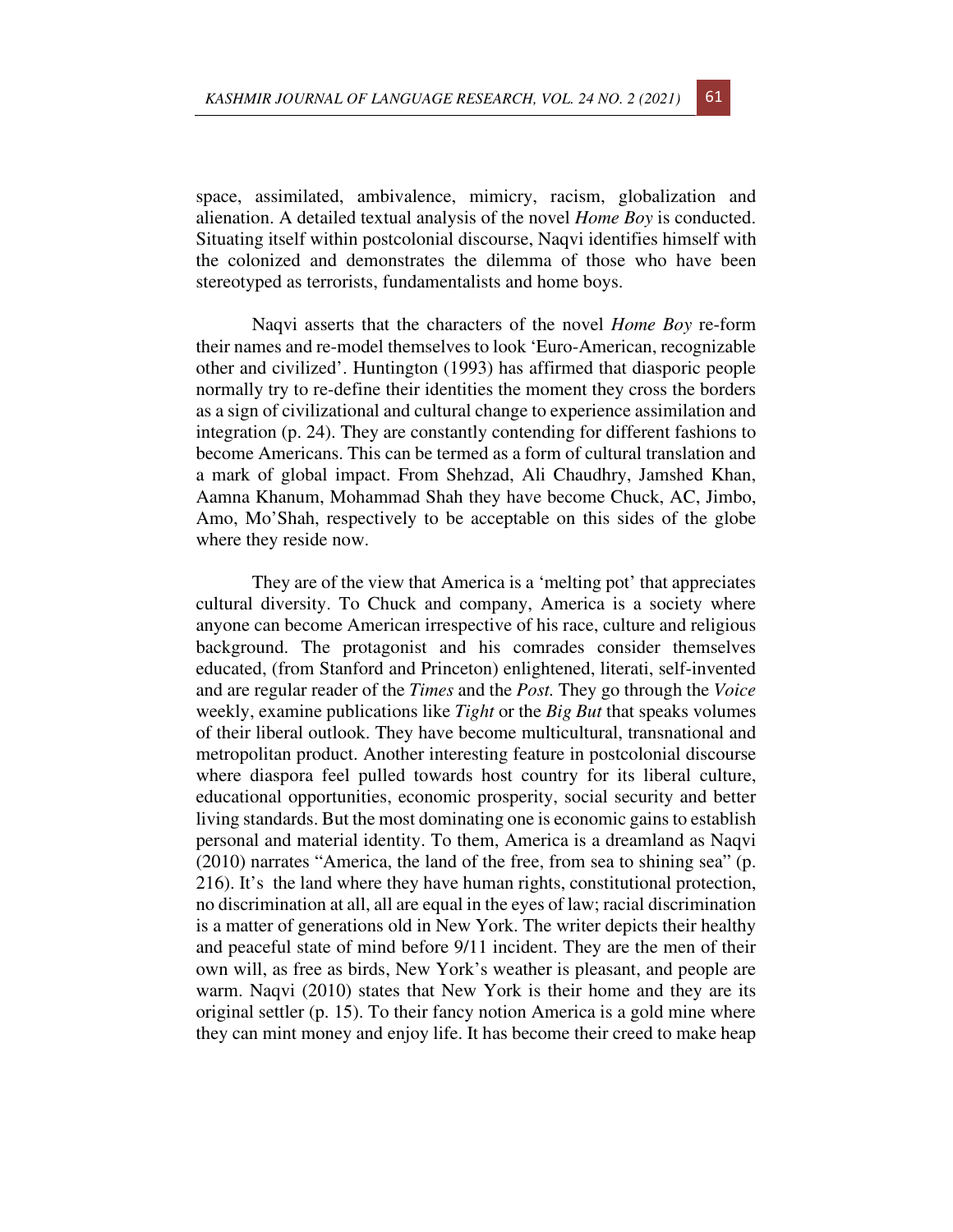of money. Naqvi (2010) describes their urge for material identity and their pursuit of happiness is material "nice car, nice digs, a yacht, a girl that was in the glossies, and then boom-' (pp. 7  $\&$  28). This very exposure of material identity is the boon of multiculturalism.

On the 9/11 catastrophe they express their deep felt concern in loud and blunt manner. Naqvi (2010) has articulated when AC gives vent to his feelings in the following words, "I care about this city. Those bastards have fucked up my city! They have fucked up everything!" (p. 23). In post 9/11 scenario they feel pained when diaspora's loyalty is questioned. Already their identity is hyphenated, like Pakistani-American which they were least conscious. They are now constantly being reminded that they are not what they think of themselves. They are different on the basis of race, color, religion, origin and language. They belong to different part of the world and their history and language is not the same but quite opposite.

Being a postcolonial writer, Naqvi addresses the important issues of colonial discourse, hegemony, racism and stereotype through which a relationship between the colonized and the colonizer and 'the orient' and 'the occident' is established. America pursued its national agenda through educational institutions, mass media and other state institutions. Naqvi attempts to bring the issues and the people into center who are marginalized and silenced. Moreover, with the help of powerful political and administrative forces and institutions like, FBI & MDC (Federal Bureau of Investigation & Metropolitan Detention Centre) the political and economic rights of Muslims are usurped and they have been assigned new identities. The state machinery comes into action and dealt high handedly. The role of FBI has become extremely aggressive and repressive. It unleashed the wave of violence and terrorism in MDC that sowed the seeds of disappointment, reaction, retaliation and alienation in their hearts and minds of the protagonist and the others. Their identity is transforming from pro-American to non-American and non-American to anti-American through oppressive state operatus.

FBI agents make the lives of young Muslim Pakistanis miserable. This violence extends from individuals to groups and groups to community. Through community dwelling, diaspora try to form a home away from home to have a sense of home. Few young innocent Muslims were missing and had to undergo physical torture and mental anguish for their undone. Moshman has (2011) highlighted that the major disappearance program of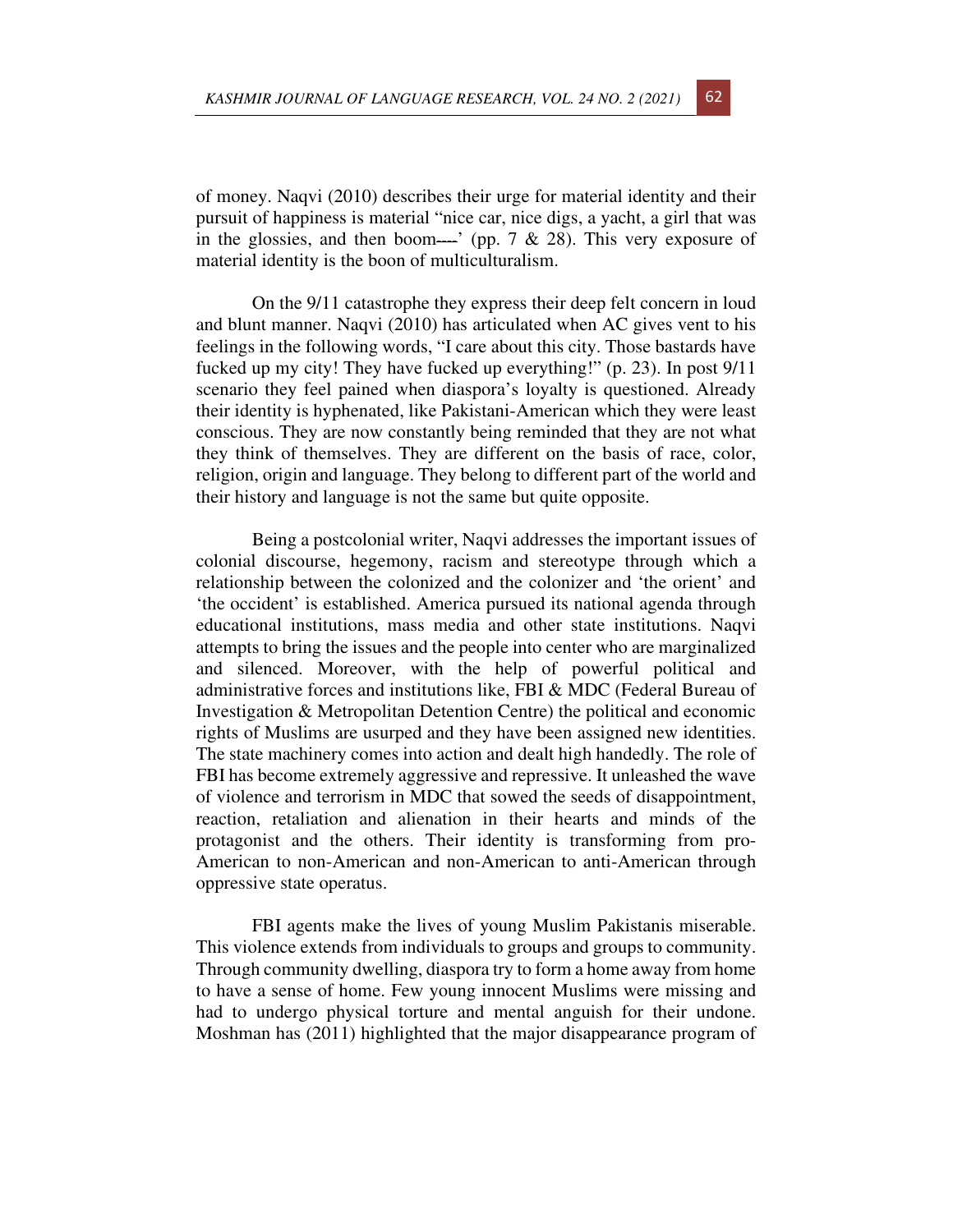abduction to the secret 'black sites' commenced in the early part of the twenty first century by US though American people had seen them but nobody bothered to take notice or raise voice because Americans were told that they are the subhuman 'Islamic Terrorists', therefore, the principle of basic human rights doesn't apply on them (p. 928).

The text as a historical document represents the true picture of events that took place in post 9/11 America. FBI agents made the lives of young Muslim Pakistanis miserable. This violence extended from the individuals to the groups and groups to the community. Through community dwelling, diaspora try to form home away from home, so to have a sense of home. Few young innocent Muslims were missing and had to undergo physical torture and mental anguish for their undone. Chuck is not free anymore and has become captive. His feelings are not reciprocated through mirror images of the mother and is now being Othered by the (M)other and the home has turned into [w]home?

The torture and imprisonment affected Chuck's self. Now the selfimage of his stable identity underwent transformation and reduced to a mere self-delusion and of performativity subject. When his self, collided with other culture(s), it revealed to him that the reality of his self is highly unstable and fragmented. He does not possess a stable identity, under the pressure of powerful and larger forces his identity has become multiple, conflicting and full of anxieties and fears. His identity splits through various thoughts and memories that made his soul kaleidoscopic. He could never imagine himself of being a terrorist but what has happened made him psychologically disturbed and emotionally unstable.

Naqvi (2010) has narrated that it was first time Chuck felt infuriated and wished if he were a terrorist! Naqvi gave the description of a typical American torture cell to the readers who are unfamiliar to the kind of inhuman culture prevailing there. At this point of time pro-American Chuck has changed to a non-American and from non-American to Anti-American, because he was now fully convinced that he had been discriminated, humiliated and alienated on religious, regional and racial grounds. Second, state control machinery committed atrocities and excesses deeply affected the psychic configuration of the protagonist. His low self-esteem, insecure and unstable sense of self scares his personal identity. Chuck's psychological state of mind can be analyzed through Lacanian psychoanalytic lens. He is in the mirror stage, through which he gets the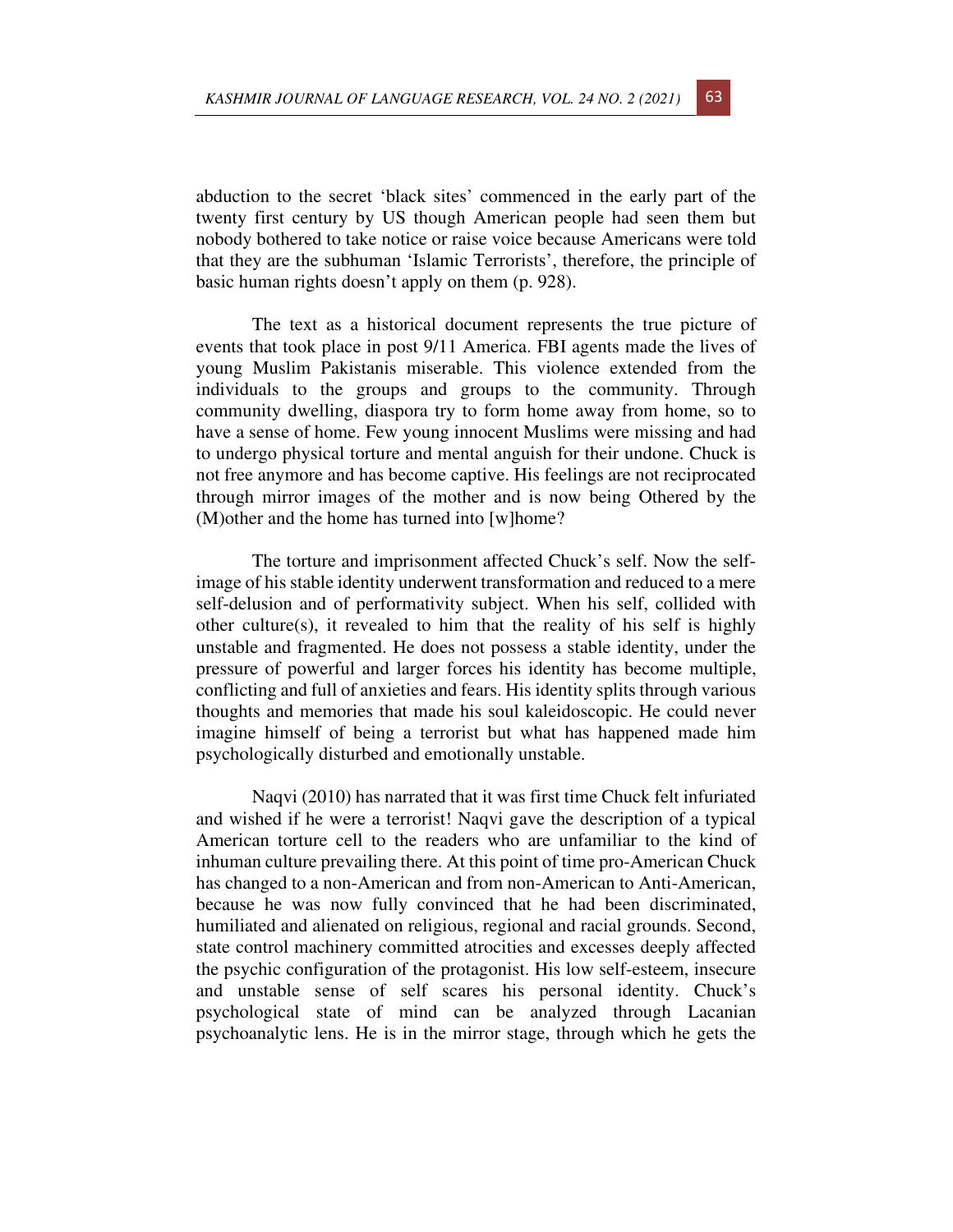sense of his own and wants to get union with his M(other) i.e. America. Lacan (1977) explains his point of view in these words:

> Lacan's claim of the Mirror Stage initiates what he calls the Imaginary Order by which he means the world of images rather than through words. And it is a world of fullness, completeness, and delight because with the child's sense of itself as a whole comes the illusion of control over its environment, of which it still perceives itself an inseparable part, and over its mother, with whom it feels it is in a union of mutual satisfaction: my mother is all I need and I am all my mother needs. (qtd. in Tyson 2006, p. 27)

When his Desire of M (other) is not reciprocated and is Othered, Lacan refers to this lost object of desire as *object petit a.* The experience is highly personal and regressive. Now the sense of fullness, completeness, and delight is replaced with sense of loss and emptiness. Though this was not the end of the game; he still had to go through TDT (Terrorist Diagnostic Test) for further screening to prove or disprove his identity as a potential terrorist.

Naqvi employs Foucault's concepts of power and discourse. Bhabha (1994) has critiqued Said's use of Foucault's concepts of power and discourse that "Subjects are always disproportionately placed in opposition or domination through the symbolic decentering of multiple power relations which play the role of support as well as target or adversary" (p. 72). Naqvi (2010) has narrated that the two guards dragged Cucked to another room, they were constantly abusing, thrashing and shouting at him, 'You pissed yourself, pencil dick!' the other guard pinned him with a knee. 'You liked that?' he inquired. 'Get the fuck up!' Shackled, he could barely move  $[\dots]$ the journey of torture seems unending, persecution of unimaginable magnitude, techniques of scientific torture made him shudder and the threats of systematic brutality stirred in him a profound sense of panic.

Postcolonial theorists like Said (1978) and Spivak (1988) have different point of views that do not comply with Western ways of seeing and representing East, Islam and Muslims. To them, it is misrepresentation of reality and its recording. To Said, especially, representation of the Muslims, Arabs and Islam is a flawed one. Said's *Orientalism* is written to explore the anti-Arab and Anti-Islamic prejudice in West and especially in American Jews. This study fully agrees with Said's contention in which he cross-examines and dismantles Eurocentric codes and approach towards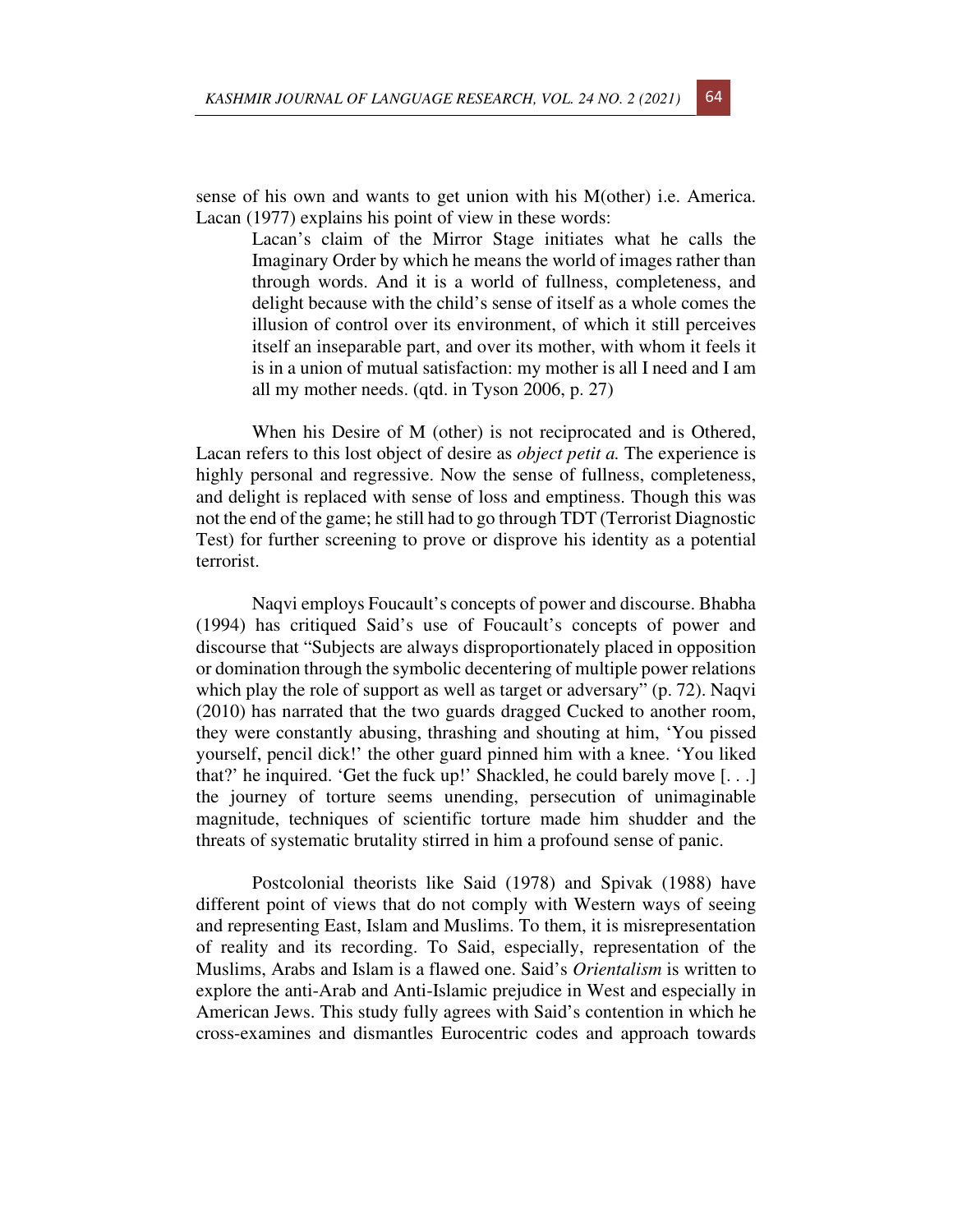Islam, Muslims in general and the Muslims of Middle East in particular are stereotyped as backward, sneaky, cruel, evil and immoral. It is used as a model for the analysis of western construct of other. Said highlights another important feature of *Orientalism* that demonstrates the role of media: print and electronic media portray Arabs and Muslims of South Asia as terrorists and evil doers, especially in the backdrop of 9/11. Furthermore, the writer draws attention of the reader to the hegemonic role of American media---a very effective and productive tool of propaganda for Eurocentric values.

Naqvi (2010) demonstrates this through the portrayal of Chuck during his investigation by the powerful forces, FBI and American media. If the questions are closely examined, they are designed [through knowledge-power alliance] in a way as if to establish a link between Islam and terrorism. They are framed in a manner that Islam sponsors terrorism and is an ideology that triggers clash of civilization (see Naqvi, pp. 113- 114). The subtext of the novel seems to be unaware that Christianity is a religion of peace, civilization and epitome of universal values, whereas Islam and Muslims set standards of barbarity and terrorism. A new debate of "Radical" and Peaceful Islam' is initiated in media to dichotomize and dehumanize Islam and Muslims. Islam is deliberately bifurcated and maligned with a clear cut intension to serve American purpose and save their 'ways of living' and promote their own political and economic interests through powerful tool of media and other state institutions. Naqvi (2010) masterfully knits discourse in a subtle manner through a dialogue to demonstrate hegemonic role of neo-colonial and imperial America. Here is a glimpse of it: "You are a terrorist? You read Ko-ran? Pray five times a day to Al-la? You keep the Ram-a-Dan? Do you eat pork? Drink? Ko-ran sanctions terrorism? Why do the Muslims use it to justify terrorism? And why the Muslims terrorize?" (p. 113). The Muslim Arabs were accused and (ab)used 'Moslems, Mo-hicans and A-rabs, Fucking Arabs' (pp. 23-24). Asia is shown as backward, evil, poor and ugly in comparison to West that is advanced, good, rich and beautiful.

This research successfully awakens the consciousness and the conscience of the reader to view history critically in its true perspective, especially the period of post 9/11. Naqvi has placed the protagonist to state the facts right. Chuck and his comrades are educated and well aware of world's history, geography and politics. They feel grieved that through powerful media they are being projected and portrayed negatively and are systematically stereotyped, dichotomized, dehumanized and marginalized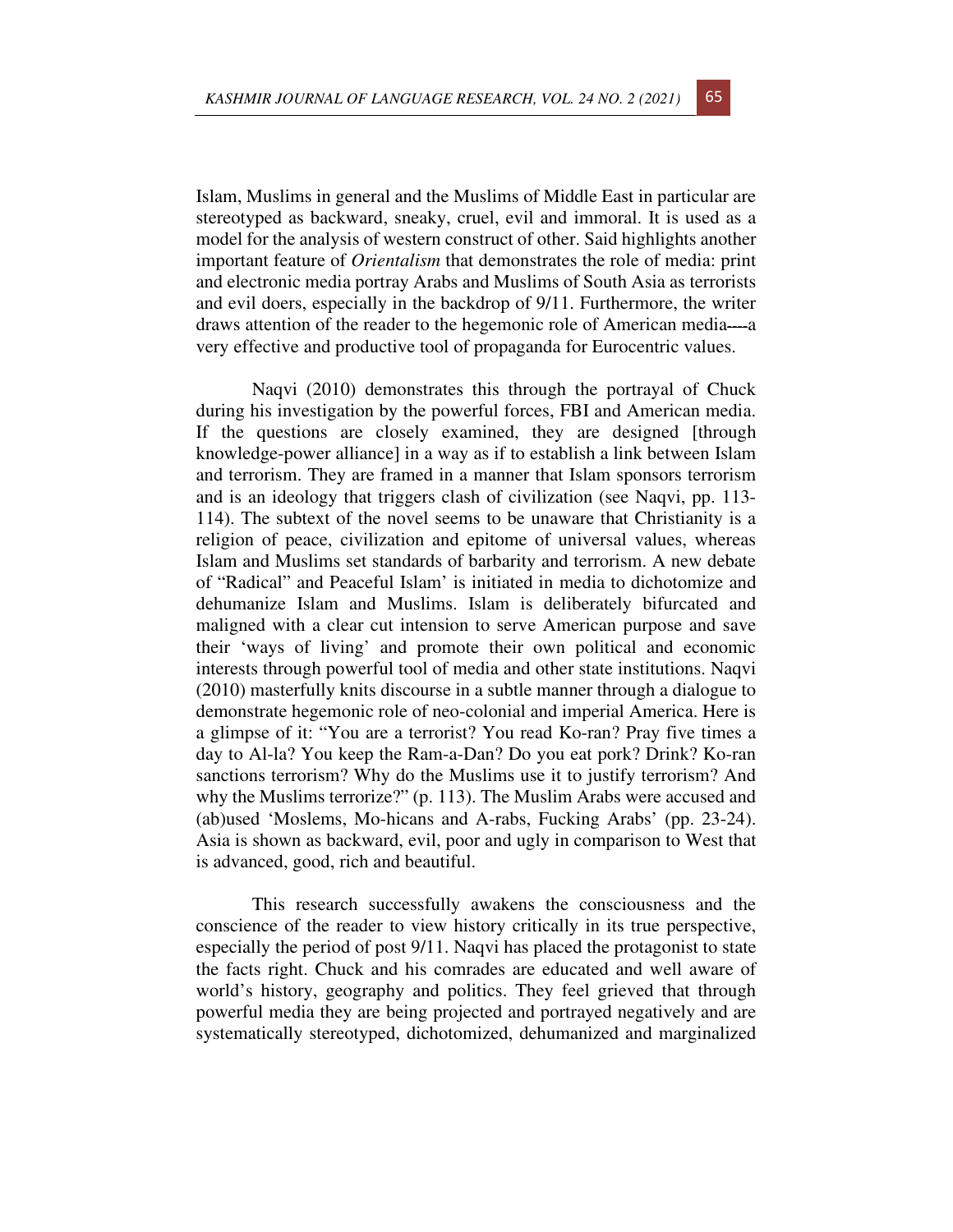in the name of civilization, modernity and globalization. The protagonist and his friends are of the view that America itself is a part of problem instead of its solution. America's hegemonic designs have disturbed peace, prosperity and balance of the developing and under developed world, due to its policies based on so called 'national security'. Third world countries and especially Muslim world is greatly affected—its culture, economy, politics, language, social structure and moral values. America's coercive policies are bent to enforce its own World Order through state instrumentalities like military, police, intelligence agencies, judiciary, religious and educational institutions, political systems and organizations and most importantly influential and vibrant media which is used as a valuable and effective tool to thrust its narrative to influence world's opinion and re-formulate pro-western and pro-American perception round the globe. The superpower has power and influence to install or topple governments—of dictators and democrats both, but only those can survive who serve its purpose. In Iraq Weapons of Mass Destruction was a myth, a pretext to deprive Iraq from its oil resources and create chaos.

America's most influential news channel, CNN churns news day in and day out to influence the world's opinion. Their experts' views and opinions are framed in a way that project the half-truth or partial facts that suit to their purpose. This kind of maneuvering is a professional manipulation of world order propaganda. As Naqvi (2010) has reported American media mania, in this regard the role of CNN is very negative and misleading. Chuck is sick of news channel CNN which is biased in its reportage and analysis. The people have no real knowledge of ground realities have become experts to misguide American people (p. 90). The role of American media in post 9/11 is to flare jingoism, power-play and discourse of American hegemony. Chuck was going through the dailies and weeklies newspapers; there he found some compelling readings. Naqvi (2010) has noted a columnist who wrote in the *Post* in these words:

> The response to this unimaginable  $21<sup>st</sup>$  century Pearl Harbor should be simple and swift—*kill the bastards* [...] as for the cities or countries that host these worms, *bomb them to the basketball courts*. In *Time* I came across a piece "The Case of Rage and Retribution" that began: 'For once let's have no "grief counselors" standing by with banal consolations….no fatuous rhetoric about "healing"….we need is a unified, unifying pearl harbor sort of purple American fury-  $-a$  ruthless indignation that doesn't leak away in a weak or two,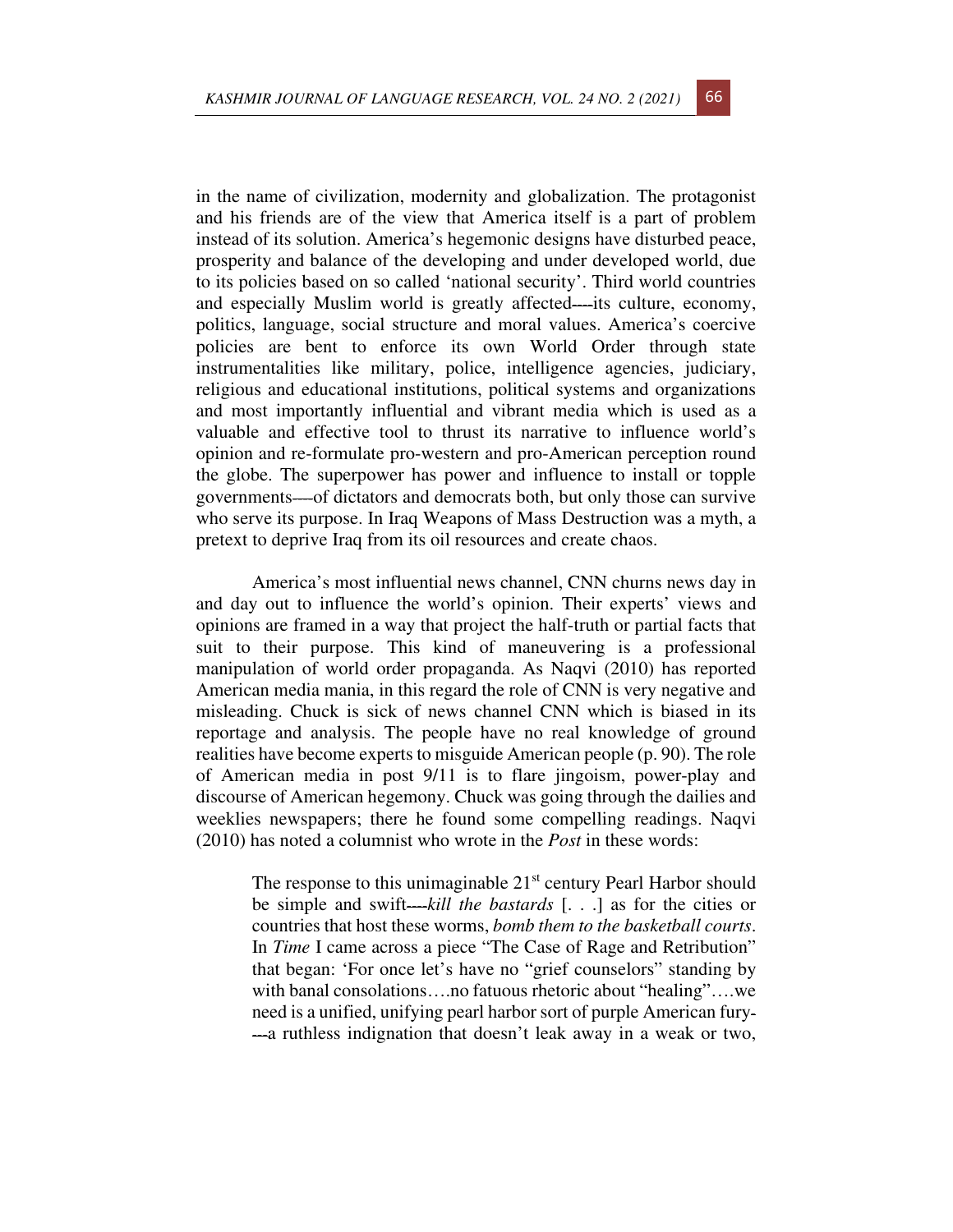wandering into Prozac-induced forgetfulness….or into corruptly thoughtful relativism. . . .' (my emphasis, p. 41)

The cornerstone of American policy is to protect its interests that is political and economic, even at the cost of what may come to the rest of the world. Huntington (1993) has contended that it is done through other international economic institutions like IMF and World Bank to protect and promote its political and economic gains that it feels appropriate (p. 39) America alters its colors (policies) like a chameleon to trap and camouflage its ulterior motives in the name of humanity, civilizing mission, democracy and national security. Here is one of the illustrations to demonstrate, how smartly they move, act and react. It is America who trained, equipped, sponsored Muslims, and Arabs from all over the world to wage (Jihad) against Red Army at that time. Naqvi (2010) narrates the facts that "they were called rebels, freedom fighters—Mujahideen—the Holy Warriors. They fought with World War II rifles till Americans armed them with AK-47s and stringers. We invited them to Washington and, ah, compared them to Founding Fathers" (p.10).

Huntington (1993) has stated that at present West and especially America is enjoying extraordinary power and has become the mighty civilization of the world. West is enjoying dominant position in terms of relations with other nations and cultures. The armed conflict within European powers is unthinkable for their advanced technology and warfare equipment (p. 39). After defeating USSR, they (Afghan war lords) were left to their own, bulling and killing, but who cares! Naqvi (2010) claims that 'Tens of thousands died, Kabul was raised to the ground, and something like four million refuges left for Pakistan. Afghanistan, in effect, ceased to be a state', and American administration termed it 'the obscure Afghan civil war' (p. 10).

It is through media hegemony, Muslims are scarred and Islam is maligned, we are told that the Mujahedeen's progeny has become barbaric and uncivilized. There was a time when they were garlanded and were taken as heroes and equated with forefathers. Through binary opposition, a significant shift has taken place, they have become Taliban now, the Bastards of War!  $\_\_\_\$ a new coined identity. Naqvi (2010) has expressed his point of view in these words:

They outlawed music, TV, fun. They hacked off limbs, shot women, blew up the goddman Buddha of Bamiyan! Now they have ah,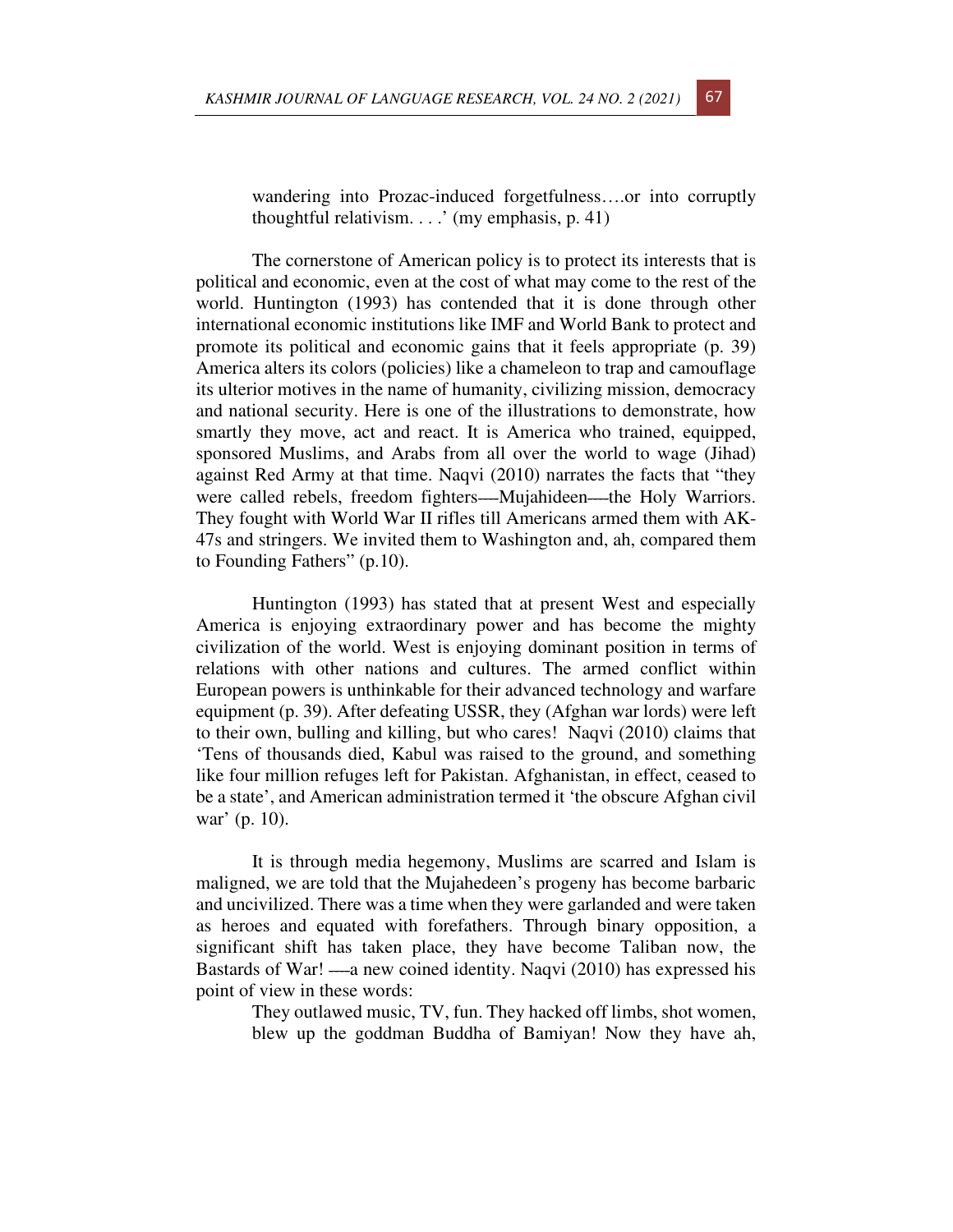transmogrified into the villains of modern civilization, but you know, they are not much different from their fathers—brutes with guns—except this time they're on the wrong side of the history. (pp. 10-11)

Through Chuck, the reader does realize America's double standards. America itself is the root-cause of violence, because of its injustice and interference in the affairs of other nations of the world. As Derrida (1993) has asserted that America has become a destabilizing factor instead of becoming a stabilizing one. It has totally reversed "the system of interpretation, the axiomatic, logic, rhetoric, concepts, and evaluations that are supposed to allow one to comprehend and to explain something like 'September 11'" (93).

The novel *Home Boy* depicts how the human rights are violated and the liberty of the individuals and minorities especially Muslims are curbed in America in the wake of 9/11. How they had to suffer in the hands of powerful forces—FBI and their state institutions, like MDC—a scar on the face of 'democracy', 'champion of 'human rights and liberty'. American's criterion for justice is different for Americans and non-Americans. To Americans, the Muslims are niggers and sand niggers—wretched of the earth! In this regard, Fanon can hardly be overlooked; he is the one whose work is frequently cited, almost always approvingly, throughout the field of postcolonial studies.

Fanon had psychiatric training. He tried to examine the impact of colonization and racism on the physical and psychological performance of the colonized people. Fanon (1952) in *Peau noire, masques blancs (*trans. *Black Skin, White Masks)* powerfully exposes and critiques the invidious process whereby "the colonized come to regard themselves as 'other', not fully human, and opened up the beginnings of a philosophical and existential critique of European humanism . . ." (qtd. in McLeod, 2007, p. 212). This work highlights, how a non-white feel in the world of white. The very gaze "look a negro scenario," is a killing one for the colonized both physically and psychologically—a traumatic experience. According to Fanon (1952) the very gaze of the white man splits black man's [sandy man's] frame of body and reference and completely blurs his field of vision (qtd. in Bhabha, 1994, p. 42). Fanon contends that the Negro is subject to inferiority complex and the white man is puffed with pride and behaves like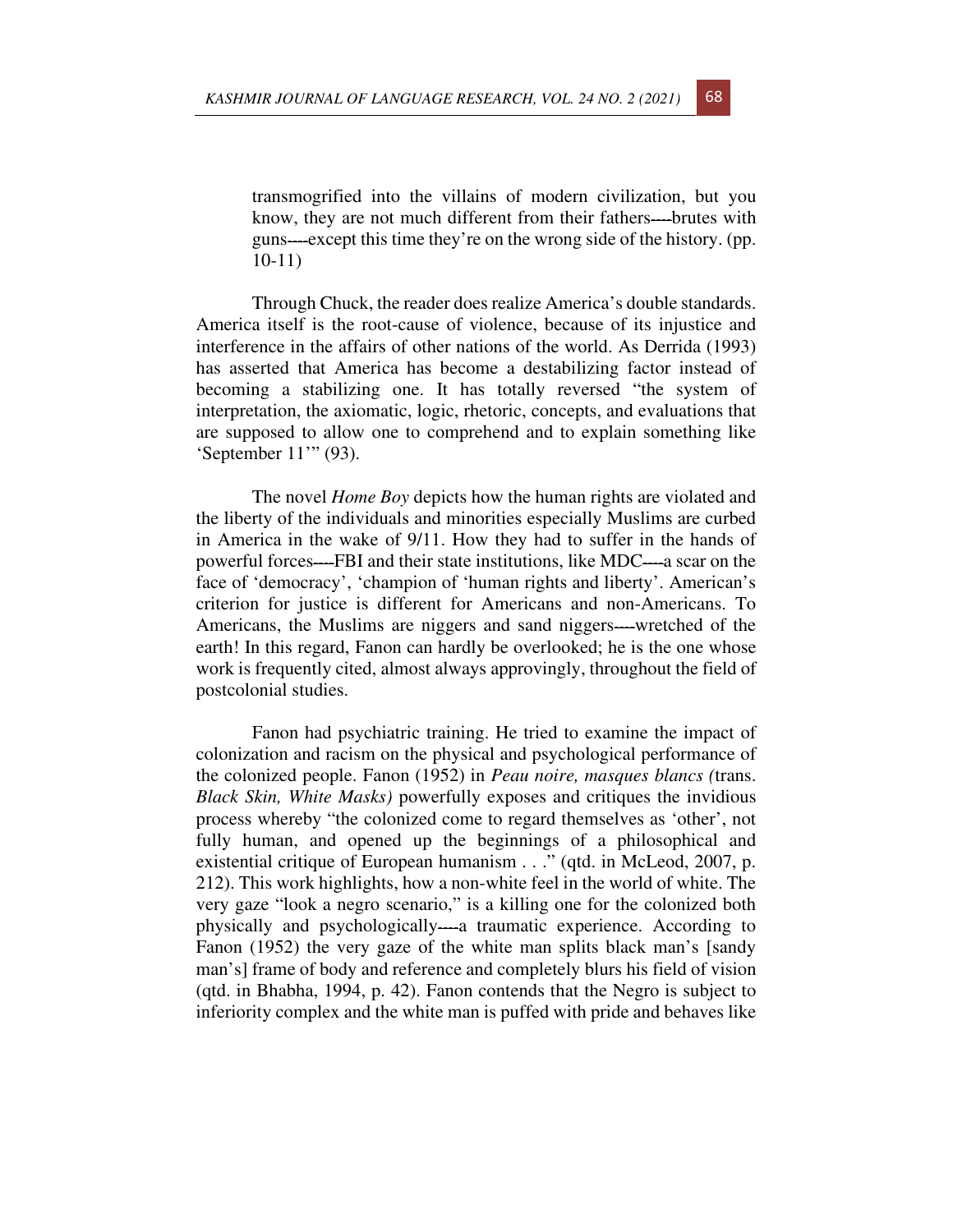a master, consequently a new psychological relationship of power evolves that is master/slave relationship.

M. H. Naqvi has raised voice in his writing to document the pain and suffering of his community which had been excluded from being recognized as human beings. He cites an example of 'the American gaze' in the novel. Especially when Chuck comes from the cell, the world had changed from inside out and vice versa (see Naqvi, 2010, pp. 121-122). The reader of the novel can fully appreciate the pain Chuck was going through the following lines of Fanon. Here if we interchange the word Negro with the word Muslim in the background of 9/11, it makes sense:

Look a Negro . . . Mama, see the Negro! I'm frightened . . . I could no longer laugh, because I already know where there were legends, stories, and above all *historicity* . . . Then, assailed at various points, the corporeal schema crumbled, its place taken by a racial epidermal schema . . . It was no longer a question of being aware of my body in the third person but in a triple person. . . . I was responsible for my body, for my race, for my ancestors. (Fanon p. 112)

We come across similar situation with Chuck, when he was put into cell, he felt no different from that of the black man, Naqvi (2010) has given a brief description of the torture cell and this experience was nothing less than a nightmare. After crossing through heavy gates, he was solitary confined in a cold room and made to sit on a metal chair that was fixed to the ground, door slammed shut, hood fastened tight, pitch dark, sweat trickling down, and he was reduced to a squirm (p. 106).

The study foregrounds post- 9/11 scenario, the loss of patience and tolerance starts resurfacing through the attitude and behavior of American people. The White suspected South Asian Muslims and Arabs had some role in 9/11. They were being dissected under the White eye, the only 'real' eye. As a matter of fact, Chuck and his companions were equally upset on the event, they could hardly think and belief that an event of this magnitude may happen in US. After 9/11, Americans were reluctant to recognize Chuck and his company, the only option left for them was to 'return' to Karachi, Pakistan. Now the very feel and aura of being American or pro-American was evaporating and drifting away. Now he was exposed to the conditions where his identity was fragmented and defused. It was the point where the very pro-American essence was shifting to Anti-American. He was so disconsolate, disgruntled and eager to come back to Pakistan that the

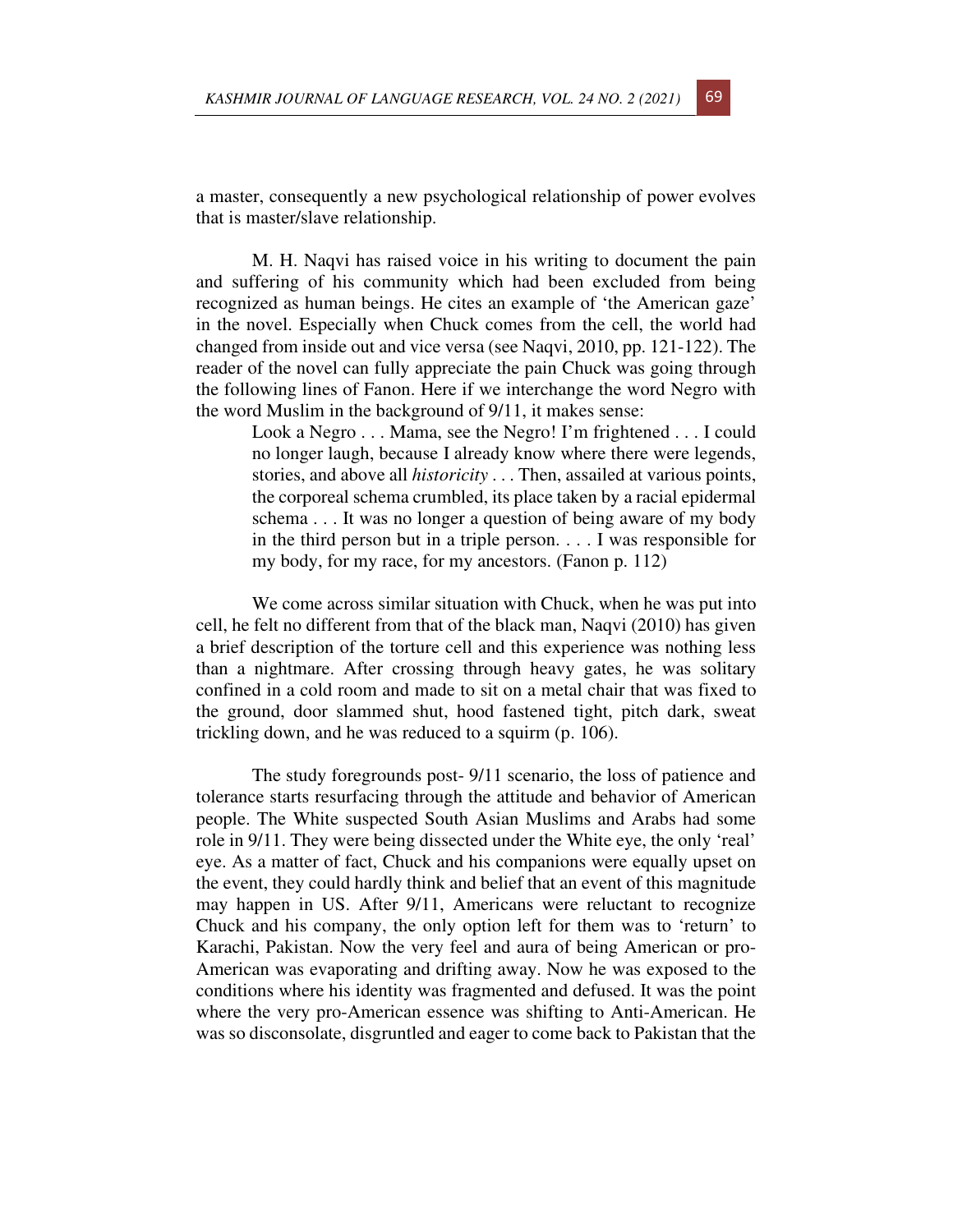time of five days stretched to five years. He even counted the hours and minutes—as long are the hours of waiting! The situation recalled him the maxim, 'where and [why] do the ducks fly in the winter?' (Naqvi, 2010, p. 193). He tried to seek its answer and got it!

The ducks do fly when the conditions become hostile, livelihood becomes scanty, when your freedom is checked, and you are harassed and pinned by one way or the other, when you are discriminated on ethnic, and religious basis, when you are made to realize that this time winter is prolonged. Naqvi (2010) has stated American government strategic posture that "Americans should not expect one battle, but a lengthy campaign, unlike any other we have ever seen" (p. 97). And there was no hope for survival, because he was non-American, non-White and, culturally humiliated and socially stigmatized—under these compelling circumstances one is left with no option except to fly with lugubrious and anguish soul with a strong sense of alienation.

Chuck experiences dehumanization and is conscious that the world is topsy-turvy—upside down and down side up. He could well- imagine the things happening to him. Naqvi (2010) states his condition, 'I lay curled like a fetus on the floor  $[...]$  unable to stir, I lay for a long time—I don't know how long—like a fish out of water'  $(p. 201)$ .

He had become indifferent to everything. Consciously unconscious! Though he was religiously dormant—'a self-respecting Muslim atheist, just like any, ah, non-practicing Christian, secular Jew, or carnivorous Hindu--- $\therefore$  (Naqvi, 2010, p. 97). But even than he made up his mind to have a Christmas tree to share and celebrate with his American fellow friends, their cultural and religious festivities. It gives him warm and good feelings to participate all season of joys because he always considered himself part of the whole, a respectable member of the global culture. Now he consciously understood that he has been Othered/alienated—socially, culturally, racially and religiously. Naqvi (2010) states that for the first time 'he did not really celebrate Christmas, he figured he could participate in the associated rituals'. Apart from the Christmas he was quite familiar and excited for the other occasions which were typically associated with the western culture: kissing strangers at midnight, Apple Drop festivity at Times Squire, Super bowl Sunday Party, St. Pats Day and the Halloween Parade in the West Village (p. 202). The very knowledge of the parties is evident enough to exhibit his love for sensuous pleasures, his transnational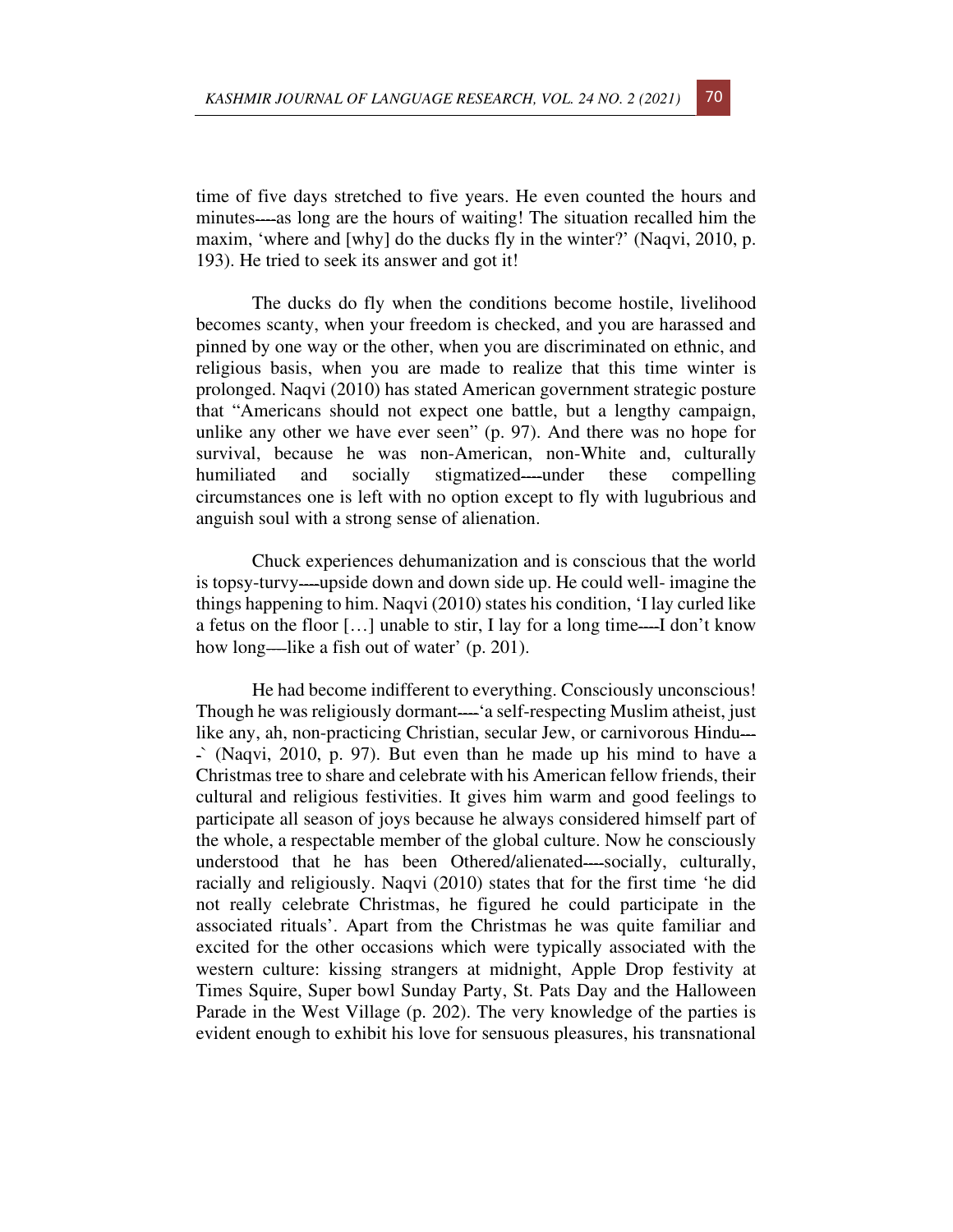and multicultural exposure. But now the effervescent spirit has dried down to a shell where the pearl of joy is ever missing.

Chuck's journey was not so simple, had it been, he would not have discarded the opportunities to remain in America and become a bona-fide American citizen, as he had so ardently desired at the beginning of the novel. For a person, who has had such an intimate brush with the American War on Terror policy, he refuses to avail any such opportunity to be reintegrated into a system that was rapidly morphing into an exploitative mechanism. Just as he comes to a decision about returning, Chuck gets a call notifying him that he has qualified for a vacant position in a prestigious institution. He does not even care to listen to the whole message and hangs up. Even the news of a job offer, for which he was hankering after, pleased him not; as he had reached to the saturated point, dead level—to commit suicide!

At this very point of time, the dictum of his mother reminded him 'When you fall, you get up, and when you fall again, you get up again' (Naqvi, 2010, p. 203). Under the magical spell of these words he wanted to escape for some kind of recreation to get out of the firm grip of frustration and depression which was taking him away from the orbit of life. Naqvi (2010) has depicted his state of mind "I felt I was teetering on the ragged edge of the universe. One misstep, one slip, I would totter, I would fall". To feel better, he wanted to take bath, but soon remembered that he didn't have soap to freshen himself, the urgent need was pressing, but on surveying the cabinets he came across many things, all wasted and rubbish-'spiky old toothbrushes, several cardboards rolls of toilet papers, a fat rusted can of Barbasol, and a blunt, hairy disposable razor' (p. 199).

The feeling of nothingness and emptiness has been replaced by psychological trauma. When he was fired from the post of an investment banker, AC gifted him a box of Ativan, Lexotonil, Klonopin, or something like that'. The very feeling of emptiness made him further unsettled. In order to get settled and kill time he started reading prescriptive literature that contains a warning that states like "Pre-existing depression may worsen during use. The drug is not recommended for use in patients with a depressive disorder or psychosis…" (Naqvi, 2010, pp.199-200).

The leaflet captured his attention and he went on further reading that made him realize that he has become psychologically sick, mentally

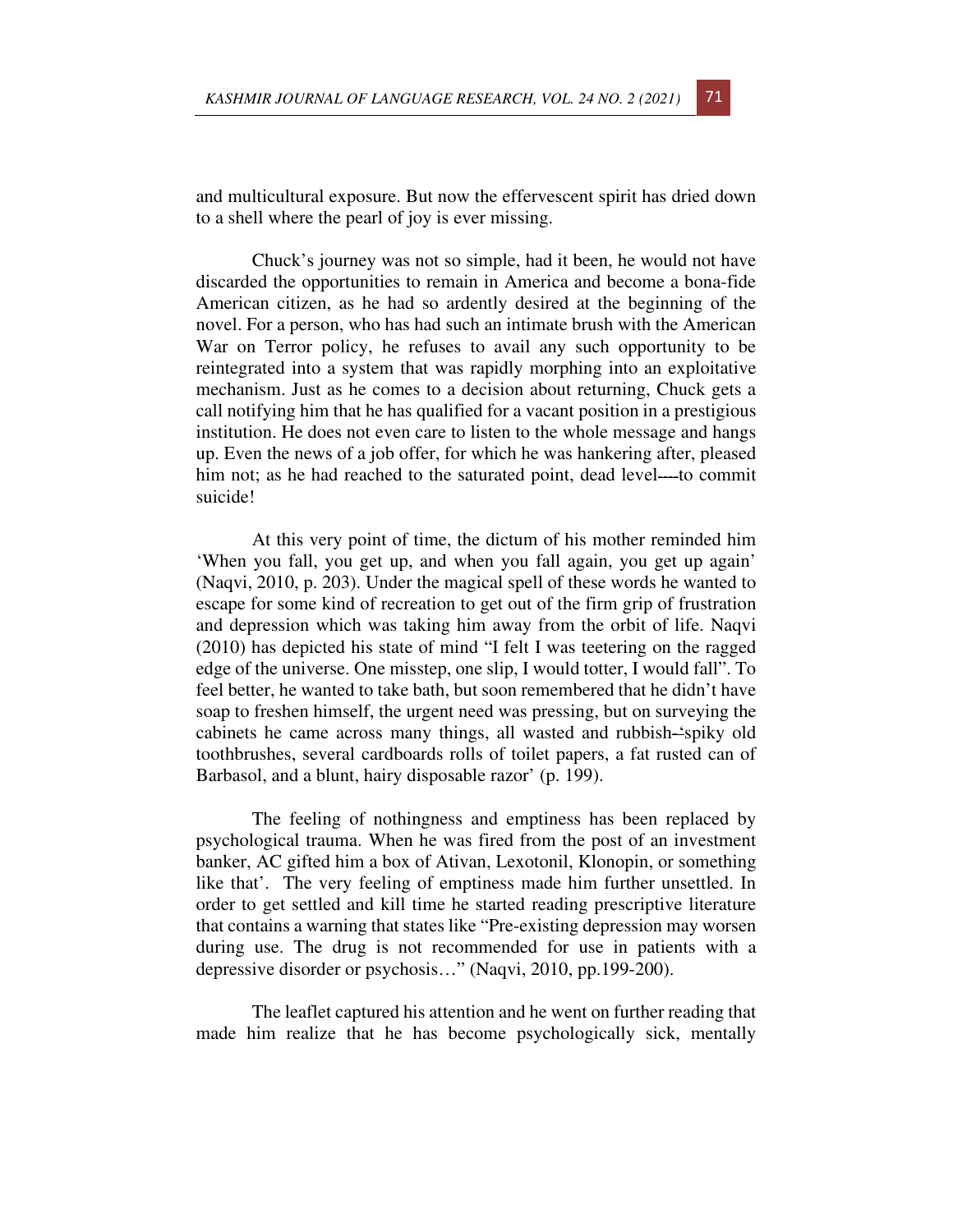drained, emotionally crushed and physically paralyzed. He could perceive that he has all the symptoms of mild and serious cases (see Naqvi, 2010, p. 200).

Now he was left with no option, except to peel open twelve tablets and eat them like nuts of pistachios. He tried to 'locate' himself, his body and soul, to perceive something real, but found nothing real and tangible. He felt pathetic like a helpless child who finds himself in wilderness weeping and screaming, salty tears rolling over his cheeks and snout seeping into mouth, unconsciously conscious, tumbling and stumbling, lost, like a lost child! (Naqvi, 2010) states his true condition through the very punch line:

I felt numb, dead, like my father (p. 200).

He had lost his balance, no hope, no life—wants to commit suicide! This is the same man, with dreams, hopes and was full of life, who considered himself a renaissance man, self-invented and self-made, whose fingers on the pulse of the great global dialect, well versed in Russian and Postcolonial literature. Academically brilliant and an investment banker--now mere reduced to a maroon! The very assimilation had turned into alienation!

## **4. Conclusion**

The findings of the study reveals that the protagonist and his company of *Home Boy* had to redefine, and reform their new signs of identity through mimicry of the natives. This appropriation helped him and others to assimilate into a new host culture for material gains. After the analysis of the text, it can be inferred that the protagonist had a great passion to become American without realizing his color and creed. But the overwhelming passion made him restless, to gain his ulterior motives he and his friends changed their names, appearances and frame of minds This research has successfully traced that after 9/11 event, the concept of identity had changed drastically (for the Muslims in particular) in America. Previously, their identity was hyphenated and compartmentalized into different ethnicities. The event of 9/11 has seriously affected and paralyzed their subject position. The role of the powerful larger forces: FBI and MDC handled the situation with iron hand. Moreover, the (ab)use of media did the rest to dislodge them, and made them feel humiliated, marginalized and alienated as if there is no room for them. Their religious and cultural identities were scared, misrepresented and dichotomized through colonial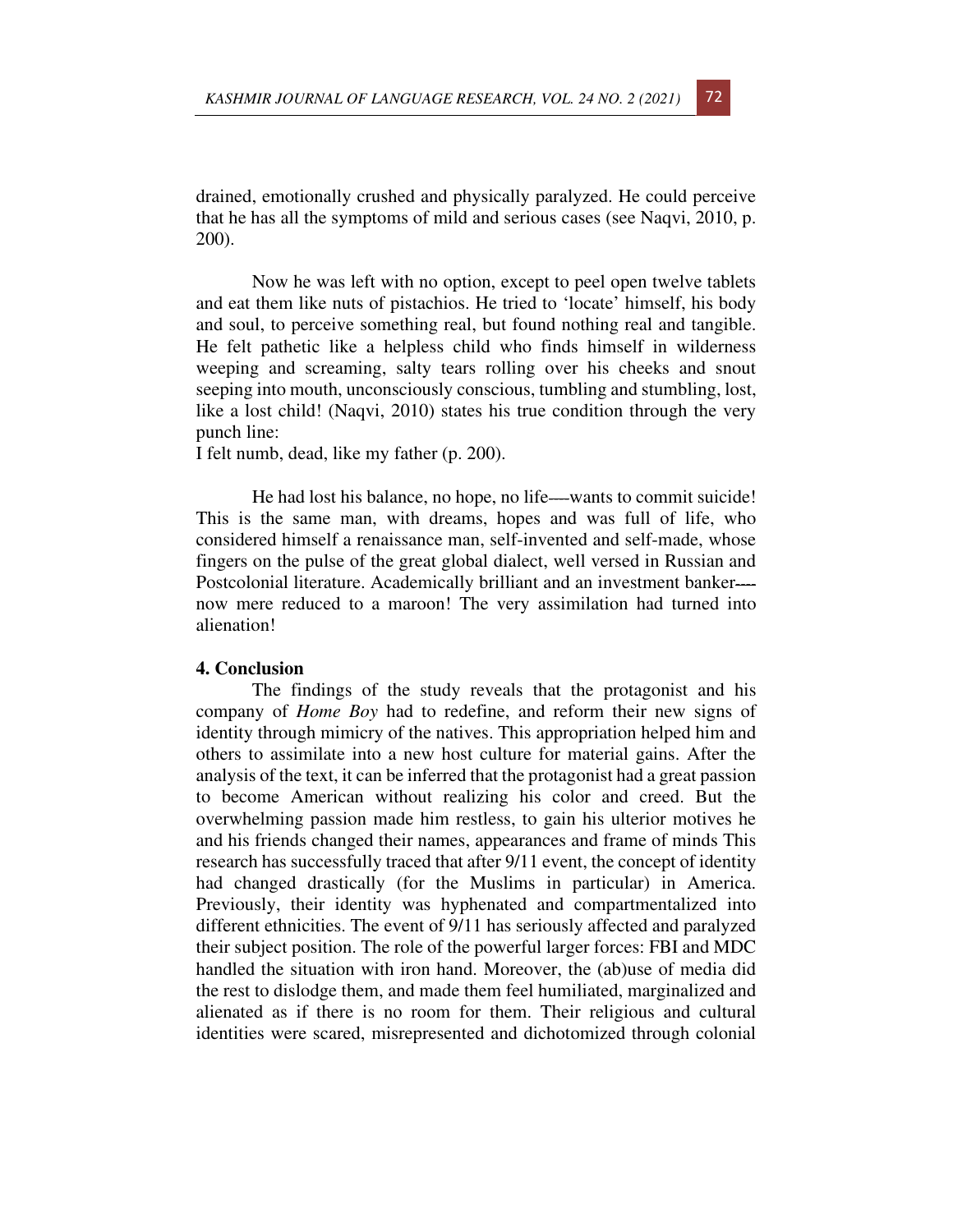and media discourse. The haunting memories of torture cells have seriously affected their bodies and souls to the extent that their pro-American demeanor turned into non-American rather anti-American. The very situation enabled them to re-devise/revisit a conception of their own Self. Embracing their own Otherness, they have become engaged in intellectual debates about what it means to be a Muslim. The study navigates how liminal interstitial space allows the protagonist and his comrades to be mimic men, but at the same time event of 9/11 pushed them to the serious crises of identity and led them to alienation. They had to think long and hard, who they are and where they are.

# **References**

- Ashcroft, B., Griffiths, G., & Tiffin, H. (2004). *Key concepts in postcolonial studies.* London and New York, NY: Routledge.
- Bayoumi, M., & Rubin, A. (2000). *The Edward Said reader.* New York: NY: Vintage Books.
- Belsey, C. (2005). Textual analysis as a research method. In Griffin, G. (Ed.), *Researchmethods for English studies* (pp. 157-174). Edinburgh: Edinburgh University Press.
- Bhabha, H. K. (1994). *Location of culture.* USA and Canada: Routledge.
- Clifford, J. (1994). Diasporas. Further inflections: Toward ethnographies of the future. *Cultural Anthropology, Vol. 9*(3) 302-338.
- Dayal, S. (1996). Diaspora double consciousness. *The Journal of the Midwest Modern Language Association, 29*(1), 46-62.
- Derrida, Jacques. (2003). "Autoimmunity: Real and Symbolic Studies." *Philosophy in a Time of Terror: Dialogue with Jurgen Habermas and Jacques Derrida.* By Giovanna Borradori. Chicago: U of Chicago P, 85-136.
- Dittmar, H. (2008). Material and consumer identities: In Schwartz, S. J., Luyckx, K., Vignoles, V. L. (Eds.), *Handbook of identity theory and research*. (Vols. 1-2). (pp. 867-893). New York Dordrecht Heidelberg London: Springer Science & Business Media: DOI 10.1007/978-1-4419-7988-9\_37
- Fanon, F. (1967). Les Damne`s de Terre (1961, trans. The Wretched of the Earth). Introduction. In McLeod, J. (Ed), *The Routledge companion to postcolonial studies* (pp. 1-18). London: Routledge.
- Farrell, J. G. (1984) [1978] *The Singapore Grip,* London: Flamingo.
- Hamid, M. (2007). *The reluctant fundamentalist.* Karachi: Oxford University Press.